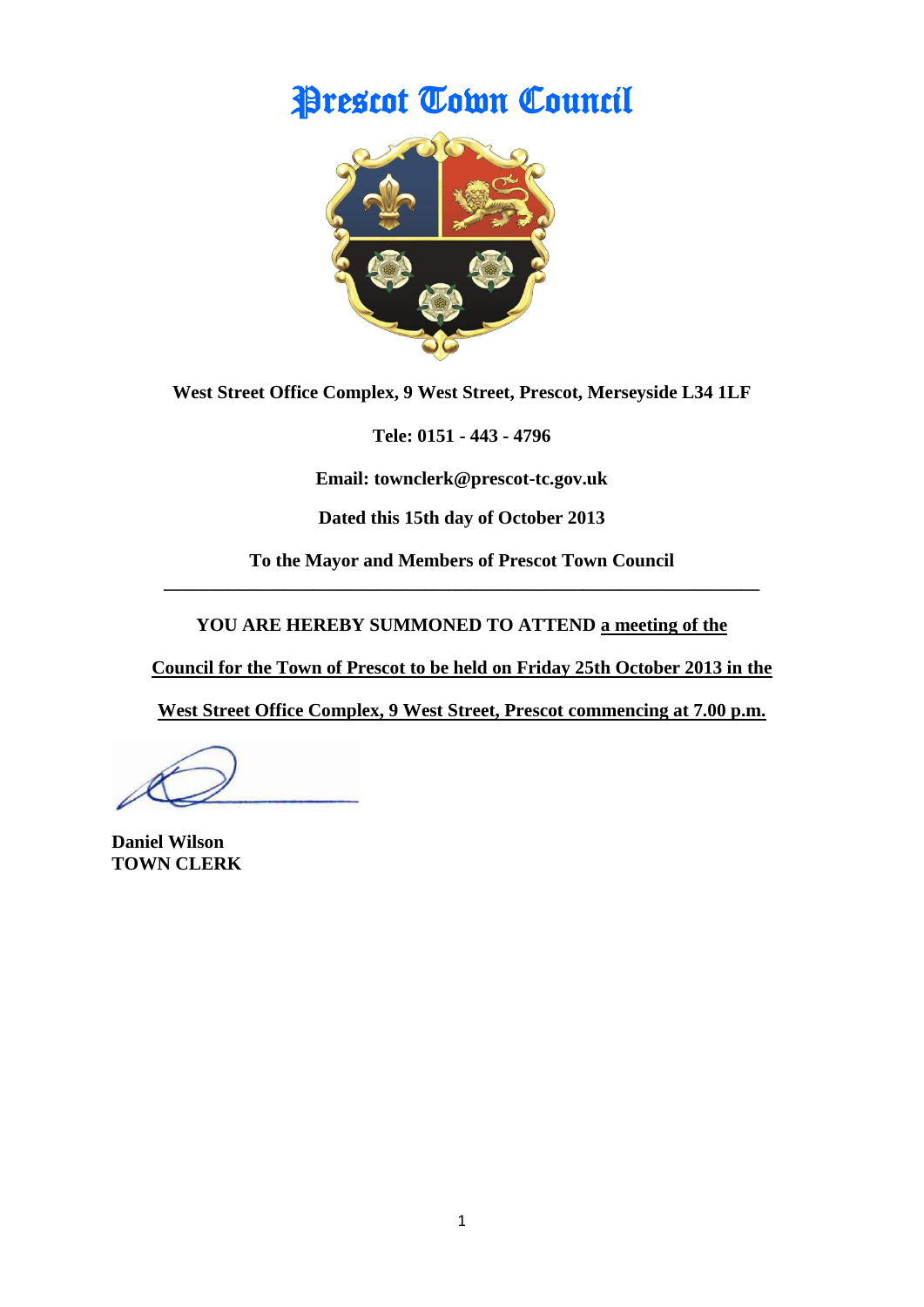## **A G E N D A**

## **1. TO RECEIVE APOLOGIES**

## **2. PUBLIC OPEN FORUM**

#### **3. DECLARATIONS OF INTEREST**

*In accordance with the requirements of the (Localism Act 2011, S31), members are invited to indicate any interests they may have in relation to items on the agenda for the meeting.*

#### **4. MINUTES OF PREVIOUS COUNCIL MEETING**

To **APPROVE** and **SIGN** the minutes of the Town Council Meeting held on  $27<sup>th</sup>$  September, 2013.

#### **5. REPORTS FROM COMMITTEE**

- (i) To **NOTE** the draft minutes of the Finance and General Purposes Committee held on  $11^{th}$  October 2013
- (ii) To **NOTE** the draft minutes of the Human Resources Committee held on  $15<sup>th</sup>$  October 2013

#### **6. ANNOUNCEMENTS FROM THE LEADER**

To receive announcements from the Leader of the Council.

#### **FOR INFORMATION AND TO RECEIVE QUESTIONS FROM MEMBERS**

#### **7. ANNOUNCEMENTS FROM THE TOWN CLERK**

To receive announcements from the Town Clerk.

## **FOR INFORMATION AND TO RECEIVE QUESTIONS FROM MEMBERS**

#### **8. MAYORAL ENGAGEMENTS**

To receive the schedule of Mayoral Engagements.

## **FOR INFORMATION ONLY**